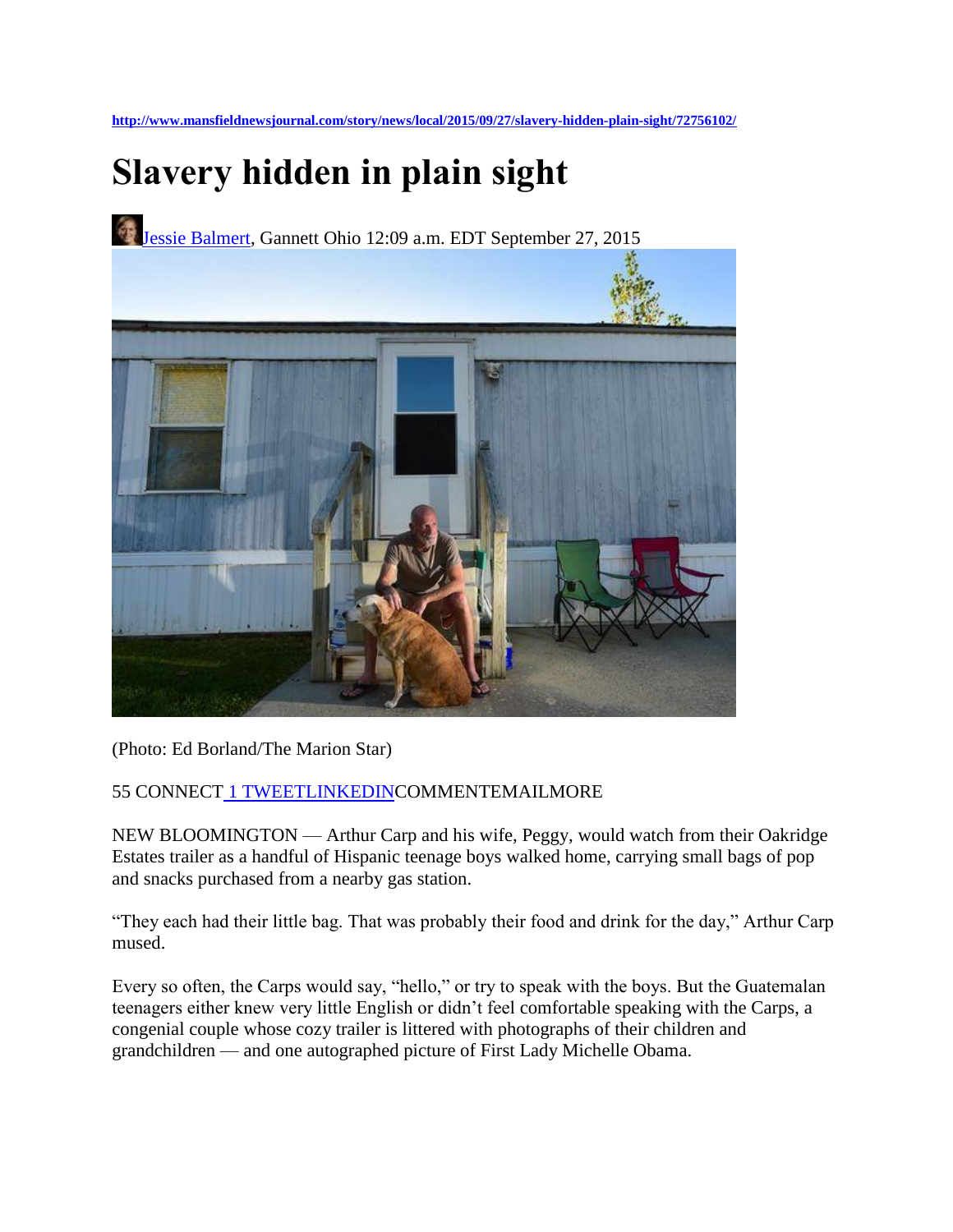"They probably had them scared, because I tried to talk to them and they just walked away," said Arthur Carp, a retired Whirlpool employee and ex-newspaper carrier. "They were afraid of me, but I don't intimidate nobody."

It wasn't until a massive law enforcement raid woke the Carps in the middle of a cold night just before Christmas that they learned anything was amiss with their young Hispanic neighbors. They never guessed that the boys, who were as young as 14 years old, were being forced to perform hours of rigorous labor, vaccinating chickens and debeaking them, at nearby Trillium Farms.

Six people, including ringleader Aroldo Rigoberto Castillo-Serrano, were charged in connection with a labor trafficking scheme that involved nearly a dozen teenagers and young adults being shipped from Guatemala to Marion County to work off their debts on egg farms. The boys' parents, who handed over the deeds to their homes to the offenders, thought their children were being educated in America, not forced into what was essentially slave labor. Several suspects involved have pleaded guilty in federal court while others await hearings.

### [MARION STAR](http://www.marionstar.com/story/news/local/2015/09/05/enslaved-marion-county/71786932/?from=global&sessionKey=&autologin=)

[Enslaved in Marion County](http://www.marionstar.com/story/news/local/2015/09/05/enslaved-marion-county/71786932/?from=global&sessionKey=&autologin=)

#### **Chosen location**

But what made Oakridge Estates a place where an elaborate labor trafficking scheme could flourish undetected?

The large trailer park off Marion-Agosta Road in western Marion County is home to nicely furnished trailers with wood-carved nameplates like the Carps'. But next to those homes are abandoned trailers with broken shutters, tall grass and wobbly, plastic steps. The park has 89 trailers, but not all of them are occupied; another 23 lots sit vacant, according to the mobile home inspection agency's records.

At least one trailer where the teenage boys lived had no heat, no hot water, no working toilet and vermin, according to federal court records. Arthur Carp couldn't breathe near one of the raided trailers, which was filled with mold. "It's that bad. It's uninhabitable."

Rent is collected once a month by a manager who does not live on site, Arthur Carp explained. The owners, Travis and Sharon Jones, live in Colorado. A man who answered the manager's phone declined to comment or give contact information for the owners, saying that he wasn't at Oakridge Estates when the incident occurred.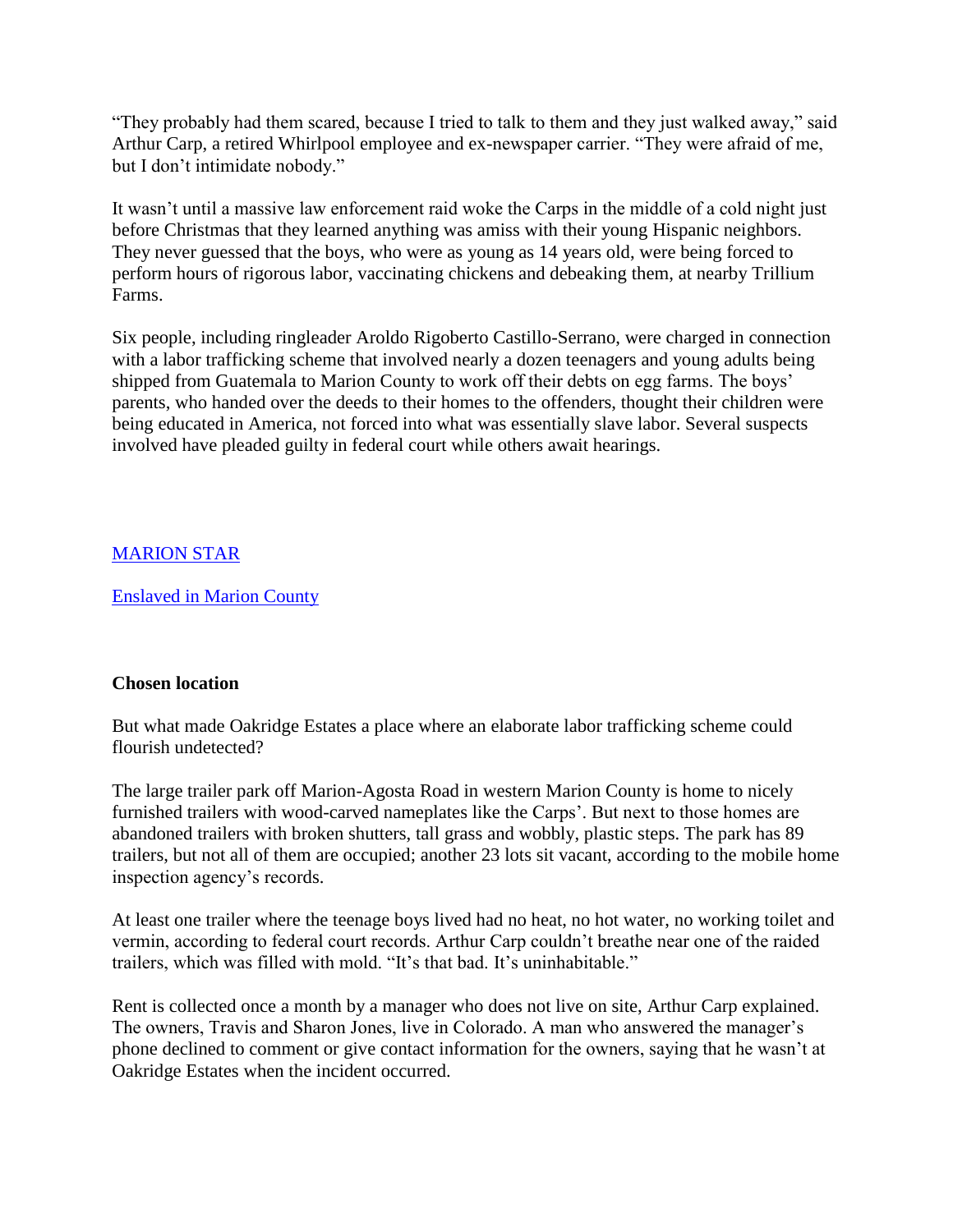Still, Phil Wright, who owns the Marathon gas station nearby, said the trailer park is improving under the Jones' management, who purchased the property in July 2014. Fewer pot holes exist and crime has decreased, Wright said.

At the trailer park, people keep to themselves, which is made easier with language barriers and neighbors frequently moving in and out. A young couple and boy taking a walk had not heard about the FBI raid in December — she moved in recently.

On the same street, Confederate flags waved in the wind while an empty glass Corona bottle lay in the street. Several white residents spoke about the neighbors they called "Mexicans:" Nice people. Don't speak much English. Minded their own business.

But not all the neighbors who speak Spanish are from Mexico. Some are from El Salvador, Honduras and Guatemala, one Spanish-speaking resident explained. More than one in four people in the area are Hispanic or Latino, compared with just 2.4 percent of Marion County overall, according to U.S. Census data.

But even if neighbors communicated more or were wary of the way the boys were treated, labor trafficking can be incredibly difficult to spot. Even victims who interact with the public, like hotel workers or nail salon employees, can be overlooked, said Michelle Hannan, who works with human trafficking victims at the Salvation Army.

Still, neighbors should report if workers appear fearful or don't speak for themselves, Hannan said. "It's something law enforcement can investigate."

#### **A police presence**

Police cruisers were not unusual sights at Oakridge Estates. Sheriff's deputies visited the trailer park as many as 11 times in a month for disputes or ambulance runs, according to Marion County Sheriff's Office records. Calls involved complaints of child endangering, drug abuse, domestic violence and criminal damaging.

"This particular location, we have a lot of calls there," Marion County Sheriff Tim Bailey said. "There's a lot of problems there."

But nothing compared to the night about 100 police officers, federal and local, flooded the trailer park to question rescue the teenagers and question suspects. Officers pulled people out of their homes, taking some away on buses to a Wooster hotel, where they were questioned. The Salvation Army helped 43 people that night, giving them food and clothing, and some of the victims are still receiving help in central Ohio, Hannan said.

"I don't know how many of these people were guilty, but I feel sorry," Carp said. "None of them had a coat. They had no coats, they were standing against the side of the trailer and it was like, what, 10 below the chill factor that morning? It was cold."